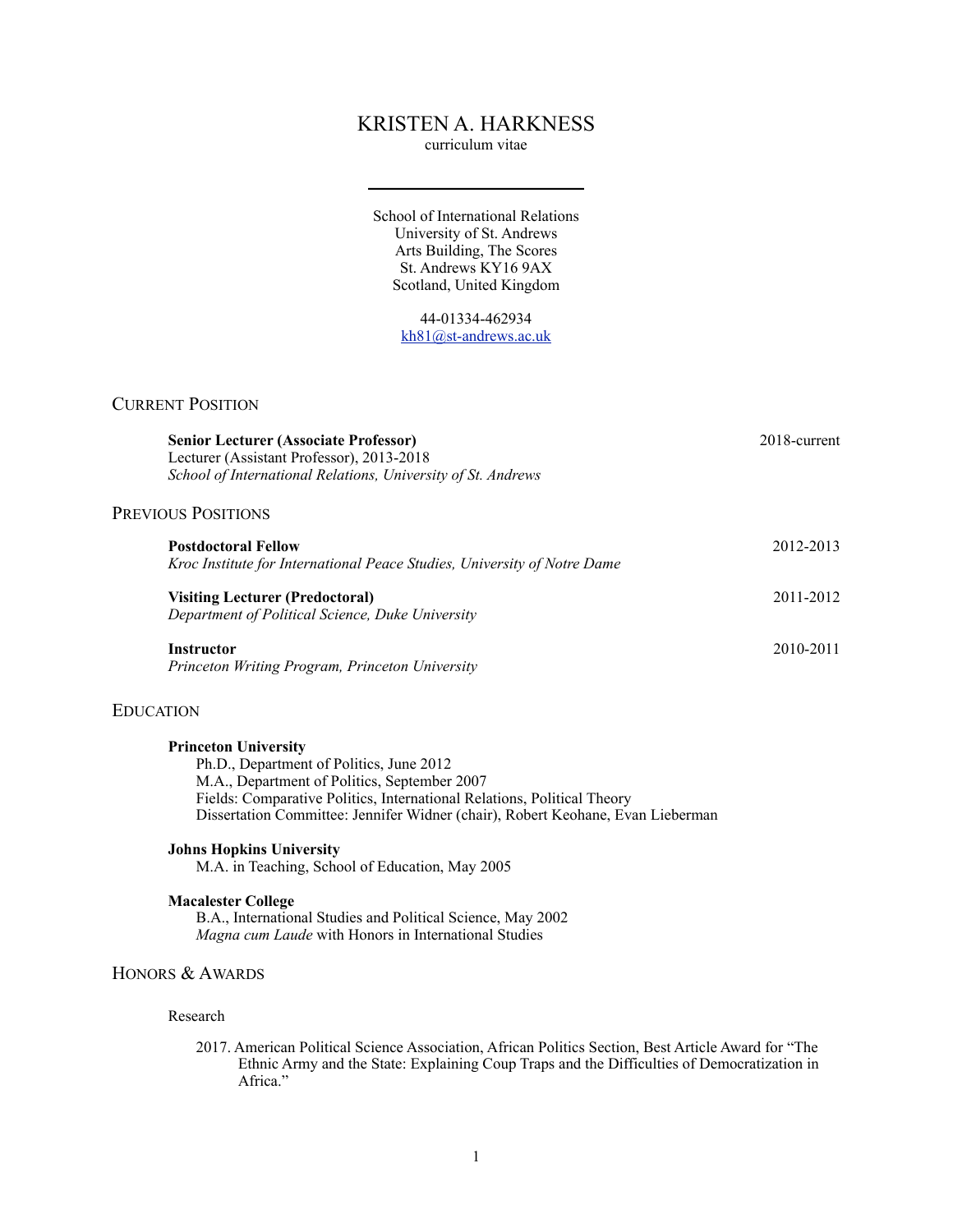## Teaching

- 2022. Shortlisted for the University of St. Andrews Students' Association *Outstanding Teacher (Arts and Divinity)* Award.
- 2017. Winner of the University of St. Andrews Students' Association *Excellent Module (Arts and Divinity)* Teaching Award.
- 2014. Winner of the University of St. Andrews Students' Association *Innovation in Teaching* Award.

### PUBLICATIONS & PAPERS

#### Books

2018. *When Soldiers Rebel: Ethnic Armies and Political Instability in Africa*. Cambridge UP. Reviewed in: [Comparative Politics](https://doi.org/10.5129/001041522X16420169882963), [Democratization](https://doi.org/10.1080/13510347.2019.1569630), and [H-War](https://www.h-net.org/reviews/showpdf.php?id=55200) and profiled in [Africa Defense Forum](https://adf-magazine.com/ADF_V13N2_ENG.pdf).

Research Articles (Peer Reviewed)

- 2021. "The Ethnic Stacking in Africa Dataset: When Leaders Use Ascriptive Identity to Build Military Loyalty." Online First at *Conflict Management and Peace Science:* [https://doi.org/](https://doi.org/10.1177%2F07388942211044999) [10.1177%2F07388942211044999](https://doi.org/10.1177%2F07388942211044999)
- 2021. "Detecting the Need for Change: How the British Army Adapted to Warfare on the Western Front and in the Southern Cameroons" (with Michael Hunzeker). *European Journal of International Security* 6(1): 66-85.
- 2018. "Measuring the Landscape of Civil War: Evaluating Geographic Coding Decisions with Data from the Mau Mau Rebellion" (with Rex Douglass). *Journal of Peace Research* 55(2): 190-205.
- 2017. "Military Loyalty and the Failure of Democratization in Africa: How Ethnic Armies Shape the Capacity of Presidents to Defy Term Limits." *Democratization* 24(5): 801-818. Reprinted in 2018 David Kuehn (ed.), *The Military's Impact on Democratic Development: Midwives or Gravediggers of Democracy?* Routledge.
- 2016. "The Ethnic Army and the State: Explaining Coup Traps and the Difficulties of Democratization in Africa." *Journal of Conflict Resolution* 60(4): 587-616.
- 2015. "US Security Assistance in Africa: The Case for More." *Parameters* 45(2): 13-24.
- 2015. "Military Maladaptation: Counterinsurgency and the Politics of Failure" (with Michael Hunzeker). *Journal of Strategic Studies* 38(6): 777-800.

#### Book Chapters

- 2020. "Cameroon: The Military and Autocratic Stability." In *Oxford Research Encyclopedia of the Military in Politics*. Oxford University Press. <https://doi.org/10.1093/acrefore/9780190228637.013.1800>.
- 2019. "Militaries." In, Gabrielle Lynch and Peter VonDoepp (eds.), *Handbook of Democratization in Africa.* Routledge, 161-173.

### Teaching Articles (Peer Reviewed)

- 2021. "Teaching the Military and Revolutions: Simulating Civil-Military Relations during Mass Uprisings" (with Marc R. DeVore). *PS: Political Science and Politics* 54(2): 315-320.
- 2014. "The Strategy Project: Teaching Strategic Thinking through Crisis Simulation" (with Michael Hunzeker). *PS: Political Science & Politics* 47(2): 513-517.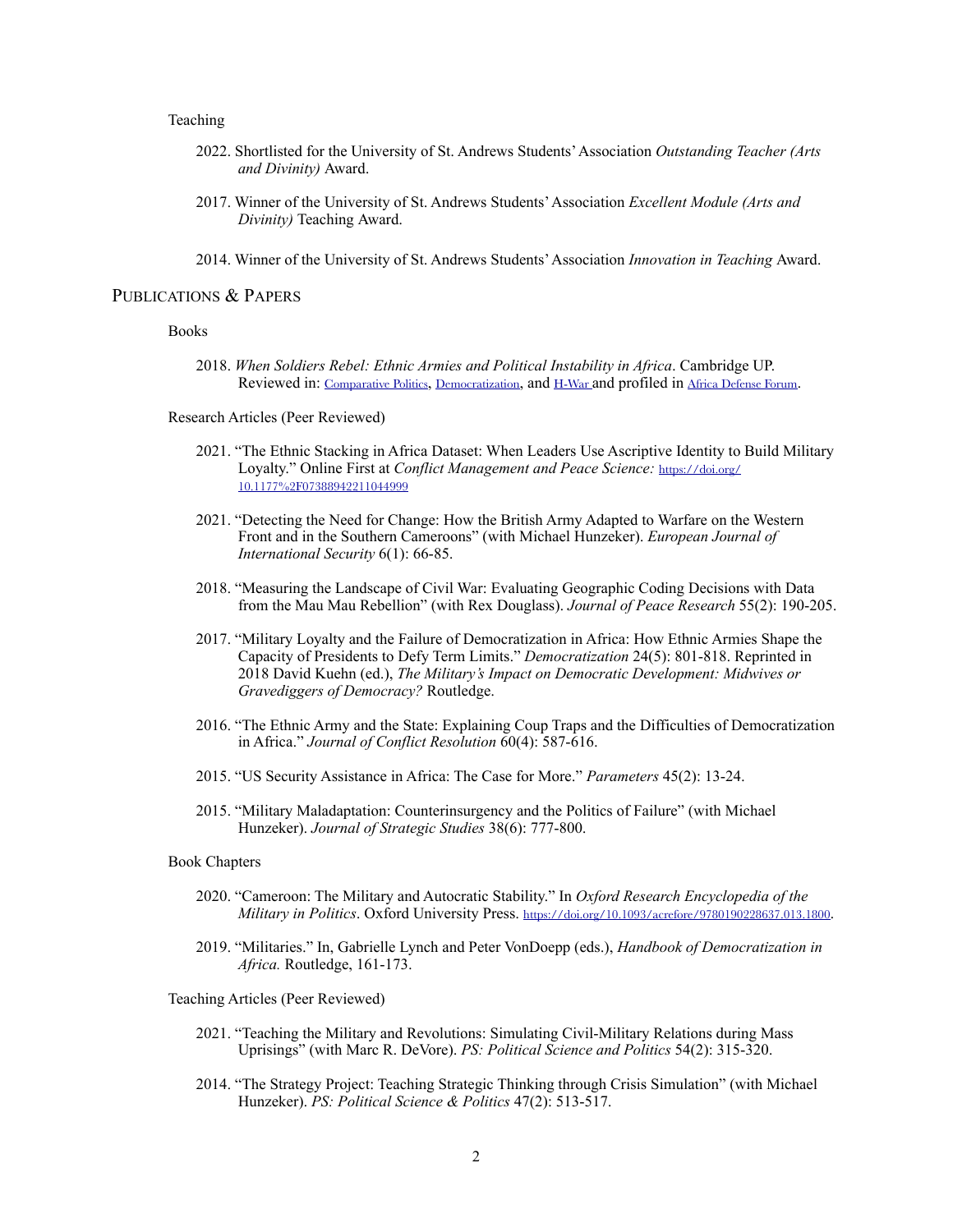#### Blogposts and Policy Roundtables

- 2022. "Security Force Assistance in Africa is Shoring Up Dictatorships" (May 23). *Irregular Warfare Initiative* hosted by the Modern War Institute at West Point. At [https://mwi.usma.edu/security-force](https://mwi.usma.edu/security-force-assistance-in-africa-is-shoring-up-dictatorships/)[assistance-in-africa-is-shoring-up-dictatorships/](https://mwi.usma.edu/security-force-assistance-in-africa-is-shoring-up-dictatorships/).
- 2022. "Diversifying Africa's Militaries May Be the Key to Democratization" (February 23). *Democracy in Africa*. At [http://democracyinafrica.org/diversifying-africas-militaries-may-be-the-key-to](http://democracyinafrica.org/diversifying-africas-militaries-may-be-the-key-to-successful-democratization/)[successful-democratization/](http://democracyinafrica.org/diversifying-africas-militaries-may-be-the-key-to-successful-democratization/).
- 2022. "Africa Has Had Eight Coup Attempts in Recent Months. What's Behind the 'Coup Epidemic'?" (February 9). The Washington Post's *Monkey Cage.* At [https://www.washingtonpost.com/politics/](https://www.washingtonpost.com/politics/2022/02/09/africa-has-had-8-coup-attempts-recent-months-whats-behind-coup-epidemic/) [2022/02/09/africa-has-had-8-coup-attempts-recent-months-whats-behind-coup-epidemic/](https://www.washingtonpost.com/politics/2022/02/09/africa-has-had-8-coup-attempts-recent-months-whats-behind-coup-epidemic/).
- 2021. Chair, "Policy Roundtable: The Military and Mass Protests in Africa," and author of contributing article, "Introduction: The Military and Mass Protests in Africa." *Texas National Security Review*. At <https://tnsr.org/roundtable/policy-roundtable-the-military-and-mass-protests-in-africa/>.
- 2017. "Without Mugabe, Is Democracy Coming to Zimbabwe? Probably Not" (November 22). The Washington Post's *Monkey Cage.* At [https://www.washingtonpost.com/news/monkey-cage/wp/2017/11/22/](https://www.washingtonpost.com/news/monkey-cage/wp/2017/11/22/without-mugabe-is-democracy-coming-to-zimbabwe-probably-not/?utm_term=.da17e2916625) [without-mugabe-is-democracy-coming-to-zimbabwe-probably-not/?utm\\_term=.da17e2916625](https://www.washingtonpost.com/news/monkey-cage/wp/2017/11/22/without-mugabe-is-democracy-coming-to-zimbabwe-probably-not/?utm_term=.da17e2916625).
- 2016 "To Promote Stability and Democracy in Africa, Focus on Its Militaries" (October 2). *Lawfare*. At <https://lawfareblog.com/promote-stability-and-democracy-africa-focus-its-militaries>.

### Book Reviews

- 2021. "Review: *Divided Armies: Inequality and Battlefield Performance in Modern War* (Princeton: Princeton University Press)." ISSF/H-Diplo Roundtable XII-11. At [https://networks.h-net.org/node/](https://networks.h-net.org/node/28443/discussions/7689347/h-diploissf-roundtable-12-11-divided-armies-inequaality-and) [28443/discussions/7689347/h-diploissf-roundtable-12-11-divided-armies-inequaality-and](https://networks.h-net.org/node/28443/discussions/7689347/h-diploissf-roundtable-12-11-divided-armies-inequaality-and).
- 2014. "Is Vision Enough? Review: *Africa Emerges: Consummate Challenges, Abundant Opportunities* by Robert I. Rotberg (Cambridge and Malden, MA: Polity Press)." *Review of Politics* 76(3): 525-527.
- 2013. "Review: *The Soldier and the Changing State: Building Democratic Armies in Africa, Asia, Europe, and the Americas* by Zoltan Barany (Princeton: Princeton University Press)." *Political Science Quarterly* 128(3): 572-574.

#### Datasets

- 2021. "The Ethnic Stacking in Africa Dataset": [https://doi.org/10.17630/6e99900f-22e2-44bb](https://doi.org/10.17630/6e99900f-22e2-44bb-b7b1-309d25a4bb63)[b7b1-309d25a4bb63](https://doi.org/10.17630/6e99900f-22e2-44bb-b7b1-309d25a4bb63)
- 2017. "Microlevel Conflict Data from the Mau Mau Rebellion." (with Rex Douglass): [https://github.com/](https://github.com/rexdouglass/MeasuringLandscape) [rexdouglass/MeasuringLandscape](https://github.com/rexdouglass/MeasuringLandscape)

#### Under Review

"The Dilemma of Security Force Assistance: The Fight Against Boko Haram and Deepening Autocracy in Cameroon." (R&R *International Affairs*)

#### Working Papers (available upon request)

"Mass Protests and Ethnic Armies: How Coup Proofing Impacts Military Defection" (with Kara Kingma Neu)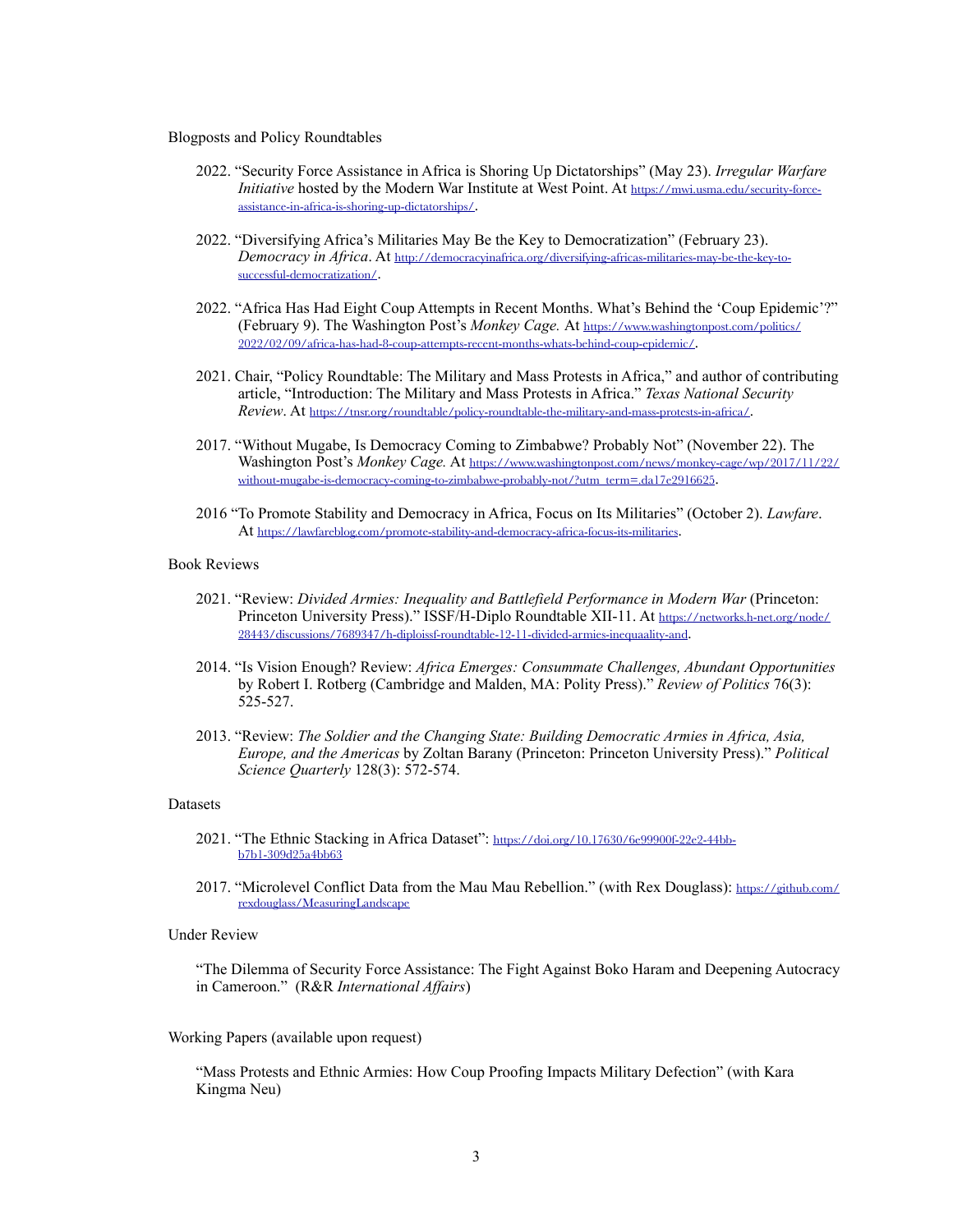"Does Ethnic Stacking Work? Evaluating the Effectiveness of Ascriptive Loyalty for Coup Proofing"

"The Costs of Silence: Collective Punishment and Intelligence Extortion during the Kenya Emergency" (with Rex Douglass)

"Logics of Brutality: An Analytical Framework for Comparing COIN Tactical Effectiveness Across Contexts"

"Barriers to Peace: Ethnic War and the Paradox of Rebel-Military Integration"

### FELLOWSHIPS & GRANTS

#### Research Grants

- 2020. PI: St. Andrews Restarting Research Funding Scheme (SARRF), £15,300 for "The Ethnic Politics of Dictatorship."
- 2020. Co-I: St. Andrews Restarting Interdisciplinary Research Fund (SARIRF), £63,422 for "A Strategy Bridge from International Relations/Strategic History to Management Studies" (with Phil O'Brien, PI, and other Co-Is, University of St. Andrews).
- 2017. PI: British Academy/Leverhulme Small Research Grant, £8,230 for "The Role of Ethnicity in African Militaries: Generating New Data on Ethnic Stacking Practices."
- 2013. Co-I: Empirical Studies of Conflict (ESOC), a Minerva funded program, \$7,500 for processing microlevel Mau Mau conflict events data (with Rex Douglass, PI, University of San Diego).

### Teaching Grants

- 2018. University of St. Andrews Enhancement Fund, £570 for "Workshop: Evaluating, Sharing, and Publishing Innovative Teaching Practices" (with Ryan Beasley and Faye Donnelly, University of St. Andrews).
- 2018. University of St. Andrews Teaching Development Fund, £3500 for "Improving the IR PGT Learning Experience through Simulations" (with Adam Bower and Faye Donnelly, University of St. Andrews).

Fellowships and Scholarships

- 2012-2013. Postdoctoral Fellowship, Kroc Institute for International Peace Studies, University of Notre Dame.
- 2010–2011. Quinn Morton Teaching Fellowship, Princeton Writing Program, Princeton University.
- 2010-2011. PIIRS Dissertation Writing Grant [declined], Princeton Institute for International and Regional Studies, Princeton University.
- 2005-2010. Princeton University Fellowship.
- 1998-2002. National Merit Scholarship, National Merit Scholarship Corporation and Macalester College.
- 1998-2002. DeWitt Wallace Distinguished Scholarship, Macalester College.
- 1998. National Italian-American Mid-Pacific Regional Scholarship, National Italian-American Foundation.

Dissertation Grants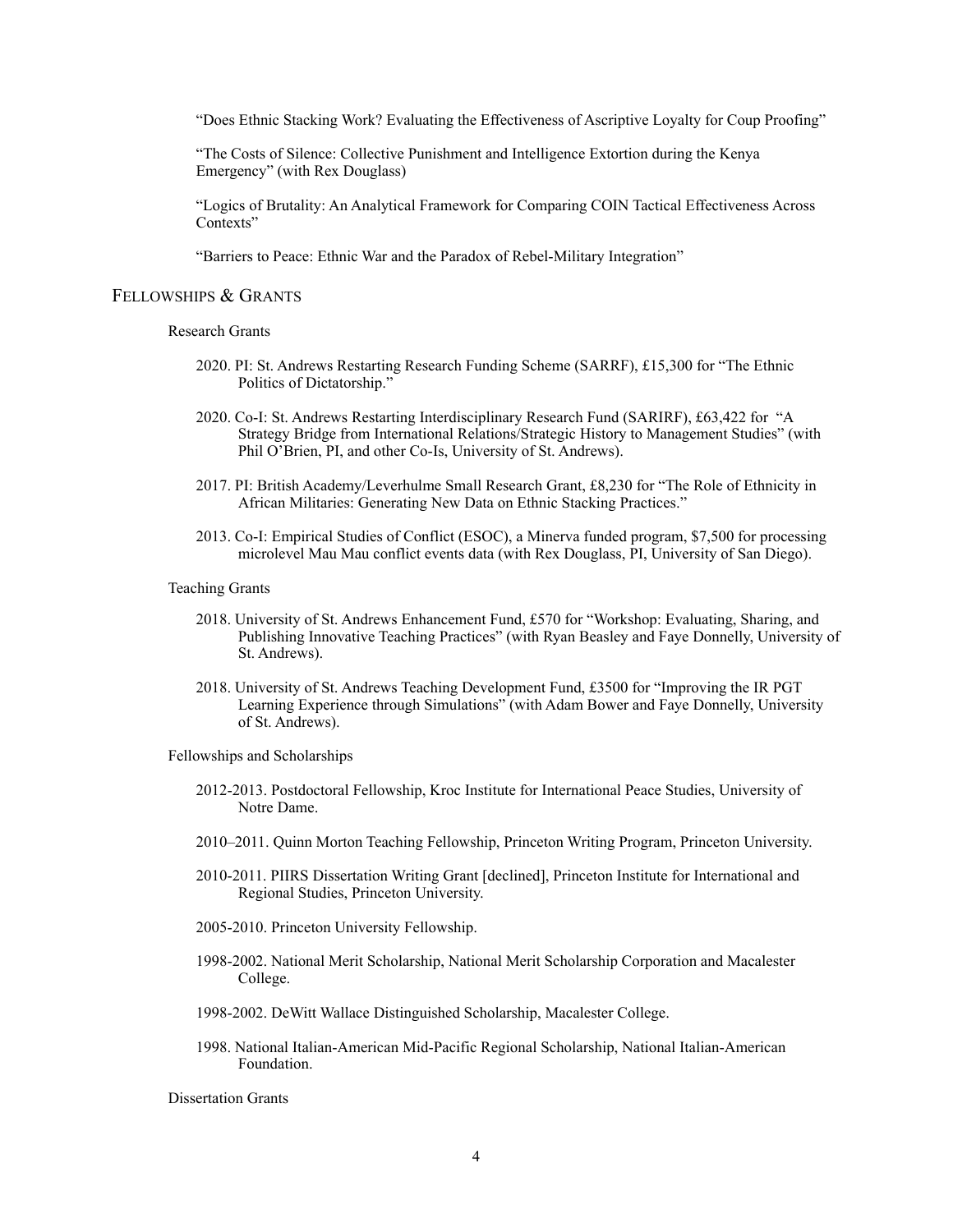2008. Princeton Politics Department Stafford Fund grant for Kansas University Statistics Camp for Multi-Level Modeling.

2010. Mamdouha S. Bobst Center for Peace and Justice grant for fieldwork in Kenya and Senegal.

2009. Princeton Institute for International and Regional Studies grant for archival research in Britain.

- 2007. Princeton Institute for International and Regional Studies grant for archival research in France.
- 2007. Princeton Politics Department Stafford Fund grant for the Institute for Qualitative and Multi-Methods Research.
- 2006. Princeton Institute for International and Regional Studies grant for summer language study in French.

## TEACHING EXPERIENCE

### **University of St. Andrews** 2012-present

- IR3060 "Rebellion and Revolution"
- IR4548 "Force and Statecraft"
- IR5001 "International Security" (graduate)
- IR5064 "The Military in Politics" (graduate)
- lectures contributed to:
	- IR2006 "Issues in International Relations" on ethnic conflict
	- IR4099 "Honours Dissertation in International Relations" on comparative methods and research ethics
	- IR5601 "Research Methods in International Relations" (graduate) on comparative methods, quantitative analysis, and research ethics
	- ID5102 "Curriculum Design and Assessment" (graduate) on incorporating simulations, debates, and policy workshops into teaching practice

### **Duke University** 2011-2012

- Polsci 299S "Civil War" (graduate)
- Polsci 144 "Force and Statecraft"
- Polsci 199D "Pirates, Privateers, and State Power"

### **Princeton University** 2010-2011

• Wri 156 "Pirates, Privateers, and State Power" (Freshman Writing Seminar)

## PROFESSIONAL PRESENTATIONS

Invited Talks and Workshops

[2022 (December). **Boston University**, African Studies Center, Walter Rodney Seminar]

- [2022 (December). **College of William & Mary**, Department of Government Colloquium]
- 2021 (June). **American University,** Bridging the Gap 2021 International Policy Summer Institute, part of the 2020 cohort postponed due to covid-19.
- 2020 (October). **Kansas State University** and the **University of Kansas**, "Men on Horseback," joint military history seminar series Panel Expert: The Military and Elections
- 2020 (October). **University of Pennsylvania**, Perry World House "Mass Protests and Ethnic Armies: How Coup Proofing Impacts Military Defection"

5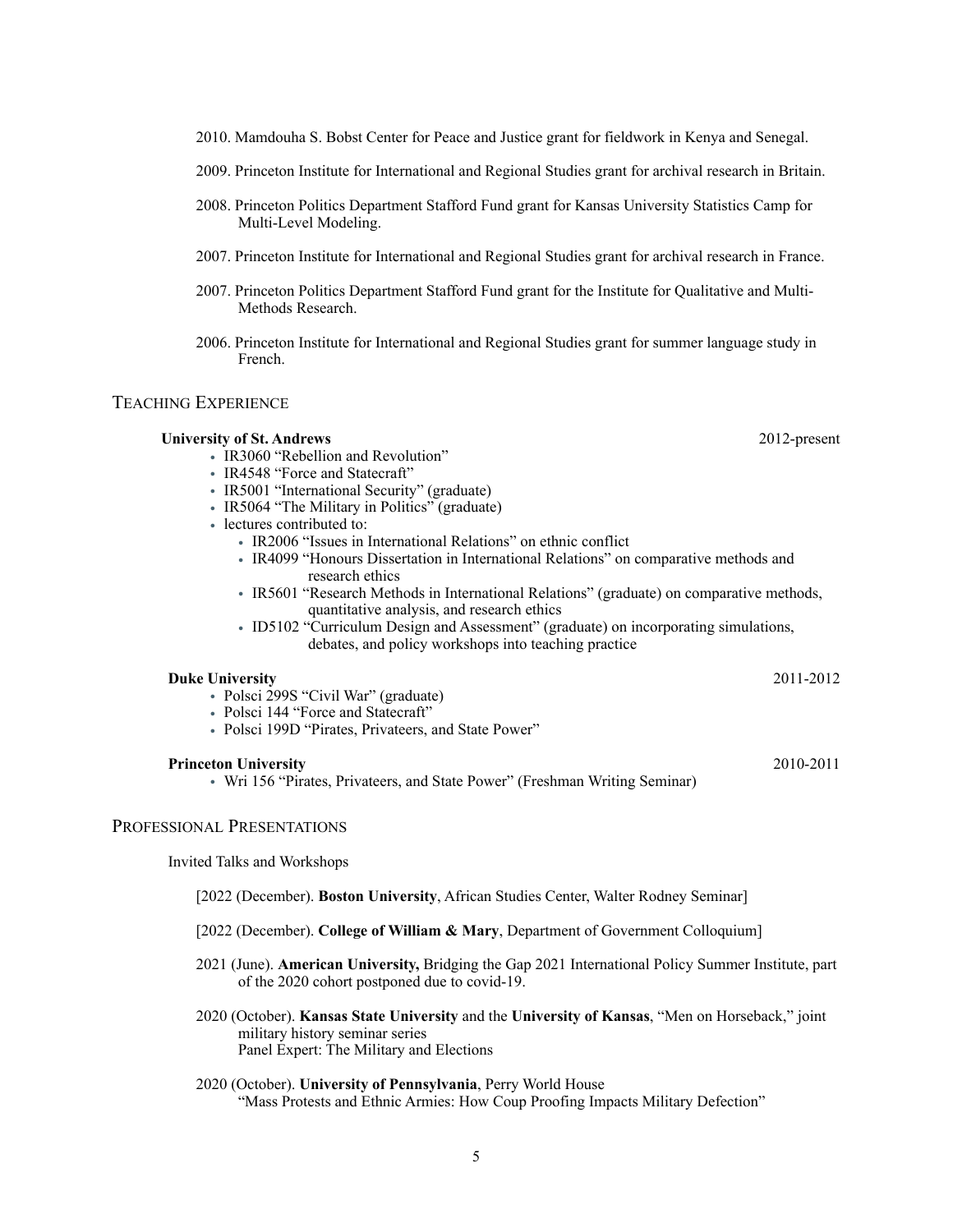- 2020 (February). **Trinity College Dublin**, Political Science Research Seminar "The Ethnic Stacking in Africa Dataset: When Leaders Use Ascriptive Identity to Build Military Loyalty"
- 2019 (January). **University of Edinburgh**, Centre of African Studies "Mass Protests and Ethnic Armies: How Coup Proofing Impacts Regime Survival and Repression"
- 2018 (November). **University of Oxford**, Comparative Politics Seminar "Mass Protests and Ethnic Armies: How Coup Proofing Impacts Regime Survival and Repression"
- 2018 (September). **IE University Madrid**, Politics Research Group Seminar "Mass Protests and Ethnic Armies: How Coup Proofing Impacts Regime Survival and Repression"
- 2018 (September). **Naval Postgraduate School**, AFRICOM training workshop for Foreign Area Officers held in Stuttgart, Germany "Shaping the Domestic Context: Military Actors as Domestic Political Constraints"
- 2018 (April). **University of Central Florida**, Workshop on U.S. Military Assistance "Rethinking Security Force Assistance in Africa: The Case for Building Merit-Based Militaries"
- 2017 (December). **University of Strathclyde**, School of Government and Public Policy "When Soldiers Rebel: Ethnic Armies and Political Instability in Africa"
- 2017 (November). **University of Glasgow**, School of Social and Political Sciences "When Soldiers Rebel: Ethnic Armies and Political Instability in Africa"
- 2016 (June). **RAND**, Washington D.C. Discussant and Panel Expert: African Insurgencies
- 2013 (May). **Northwestern University**, Buffett Center Working Group on Security Studies "The Ethnic Army and the State: Explaining Coup Traps and the Difficulties of Democratization in Africa"
- 2012 (November). **University of Notre Dame**, Kroc Institute for International Peace Studies "Barriers to Peace: Ethnic War and the Paradox of Rebel-Military Integration"
- 2010 (October). **University of Pennsylvania**, Program on Democracy, Citizenship, and Constitutionalism "Dangers to Democratization: Military Responses to Constitutional Changes of Leadership in Africa"

#### **Conferences**

- *(c)hair, (d)iscussant, (p)aper, p(o)ster, (r)oundtable, (w)orkshop*
	- American Political Science Association:  $2021(r,d)$ ,  $2019(p,d)$ ,  $2018(p,w)$ ,  $2017(p)$ ,  $2014(p)$ , 2013(p), 2011(p), 2010(p), 2009(p)
	- European Initiative for Security Studies: [2022(c)], 2021(p)
	- European Research Group on Military and Society: 2019(p)
	- International Studies Association:  $2022(p,p,d)$ ,  $2019(p,c,d)$ ,  $2018(p)$ ,  $2017(p,p,d)$ ,  $2016(p,p)$ , 2015(p,p,d), 2013(p,p,p,c), 2012(p)
	- Inter-University Seminar on Armed Forces and Society: 2021(p)
	- Midwest Political Science Association:  $2013(p,p,d)$ ,  $2011(p)$ ,  $2010(p,c)$ ,  $2008(p)$
	- Network of European Peace Scientists:  $2021(p)$ ,  $2018(p)$ ,  $2017(p)$
	- Peace Science Society:  $2017(w)$ ,  $2016(w,w)$ ,  $2015(p)$ ,  $2013(p)$ ,  $2012(p)$
	- Princeton Conference on Psychology and Policy Making: 2010(d)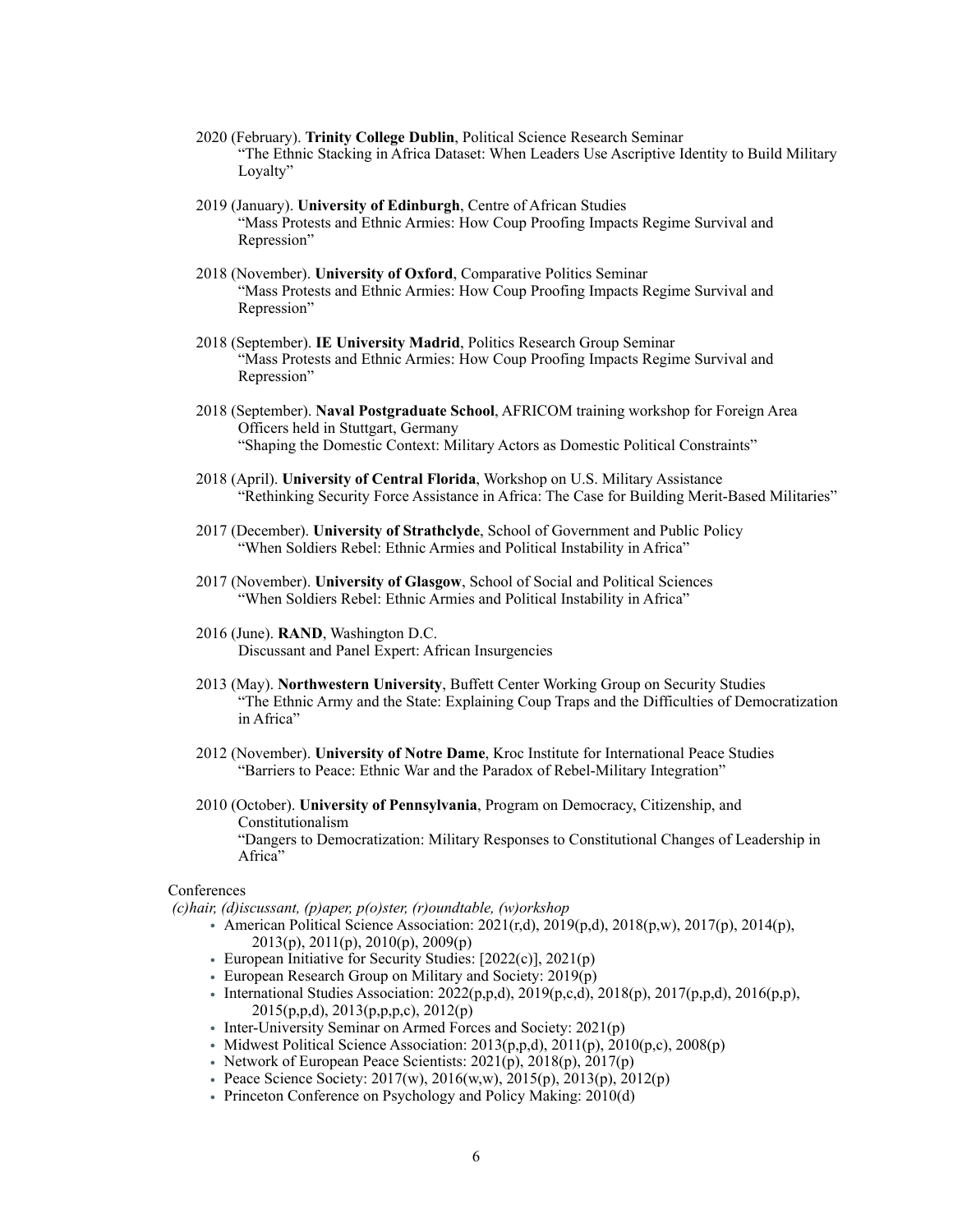## Online Colloquia and Workshops

 *(c)hair, (d)iscussant, (p)aper*

- African Politics Conference Group Online Colloquium: 2020(d)
- Conflict Consortium Virtual Workshop: 2019(d)

### UNIVERSITY AND PROFESSIONAL SERVICE

University of St. Andrews

- Research, Innovation, and Impact Committee member, Sep 2020-current
- University Teaching and Research Ethics Committee (UTREC) member, Sep 2017-Dec 2018
- School of International Relations
	- Director of Impact, Oct 2019-current
	- Management Committee member, Jan 2020-current
	- Research Committee member, Oct 2019-current
	- Sub-Honours Advising, Sep 2016-current
	- Job Search Committees: Nov 2021-Jan 2022; Nov 2019-Jan 2020
	- REF Environment Narrative Drafting Committee member, Feb 2020-Jan 2021
	- Staff & PhD Research Workshop Co-convener, Aug 2014-Dec 2019
	- School Ethics Committee Convener, Sep 2017-Dec 2018
	- School Ethics Committee member, Sep 2016-Dec 2018
	- Academic Misconduct Officer, Sep 2014-July 2017
	- International Security Studies MLitt Program Co-director, Jan-June 2015

Journal Editorial Service

- *• Democratization*: Associate Editor with responsibility for Sub-Saharan Africa (April 2021-current)
- *• Contemporary Voices*: Editorial Advisory Board Member (January 2018-March 2021)

#### Journal Referee Service

- *• American Journal of Political Science* (2019, 2015)
- *• American Political Science Review* (2019, 2017, 2014)
- *• Comparative Political Studies* (2020, 2019, 2016, 2015, 2013)
- *• Comparative Politics* (2020, 2019, 2016, 2015)
- *• Conflict Management and Peace Science* (2020, 2019, 2018, 2017, 2016, 2014, 2012)
- *• Democratization (*2021, 2020, 2019, 2017, 2016)
- *• European Journal of International Security* (2020)
- *• Foreign Policy Analysis* (2019)
- *• Government & Opposition* (2020)
- *• International Area Studies Review* (2018)
- *• International Interactions* (2021)
- *• International Security* (2021)
- *• International Studies Quarterly* (2021, 2018, 2017)
- *• Journal of Conflict Resolution* (2017, 2016, 2015, 2014)
- *• Journal of Global Security Studies* (2018)
- *• Journal of Intervention and Statebuilding* (2020)
- *• Journal of Peace Research* (2021, 2020, 2019, 2017, 2016)
- *• Journal of Politics* (2020)
- *Oxford Research Encyclopedia (*2019)
- *• PS: Political Science & Politics* (2020, 2019)
- *• The RUSI Journal* (2019)
- *• War in History* (2019)
- *• World Politics* (2019, 2018, 2014)

Book Referee Service

- Lynne Reinner (2021 manuscript)
- Columbia University Press (2020 manuscript)
- *•* Palgrave MacMillian (2017 proposal)